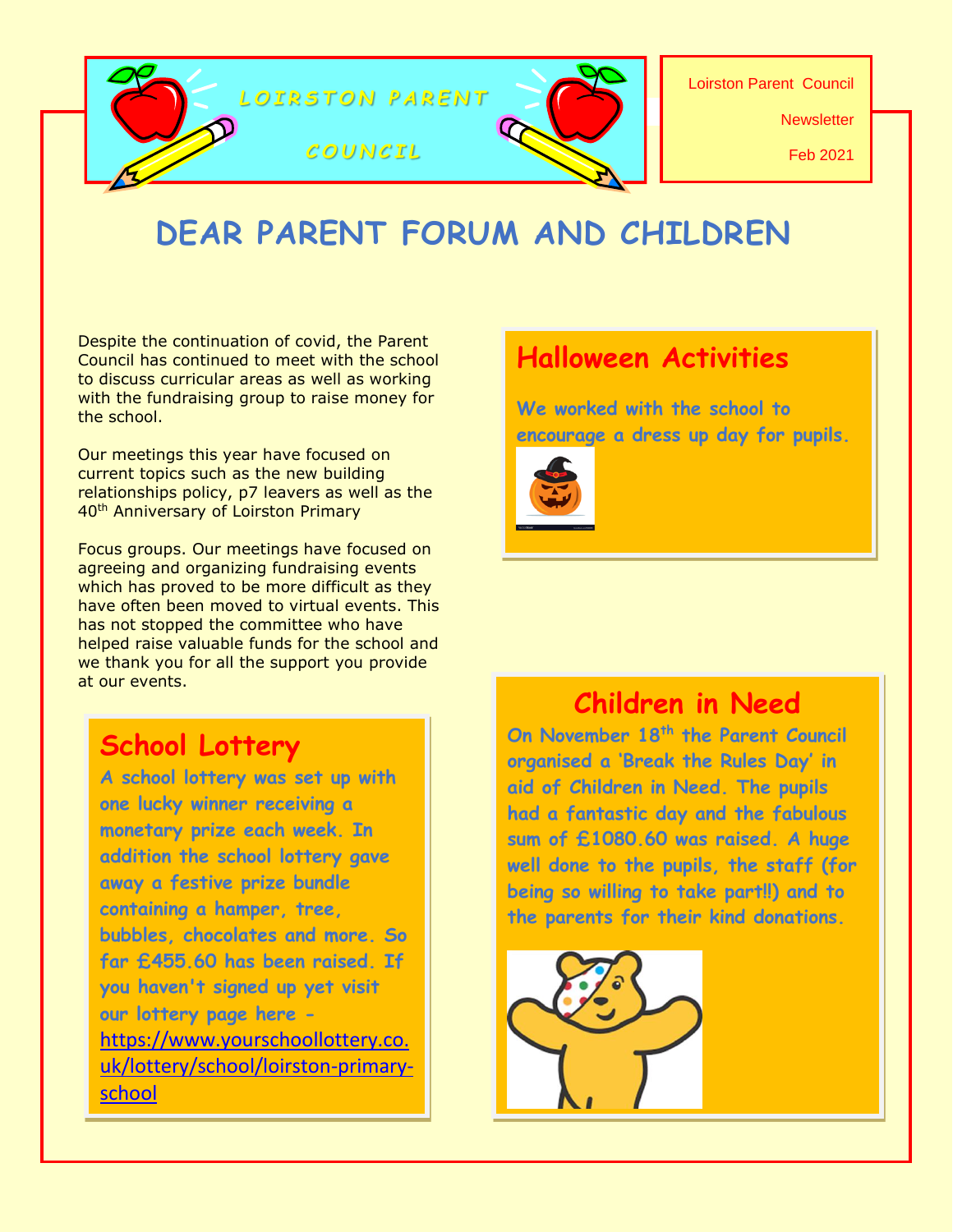# **Jump In Fundraising Party**

**On 20th November, the Parent Council held a 'jump and bounce' event at Jump In to raise money for the school. It was very well attended by over 100 children.**



**£1041.87 was raised – thanks to all who supported the event.**

### **Christmas Raffle**

**As per last year we hosted an online raffle to raise money for classroom resources. Prizes ranged from chocolates and toiletries to a Christmas hamper. Thanks to all the generous local companies who have kindly donated prizes.**

#### **Snowman Hunt**

**Between 28/11/2021 and 5/12/2021, there was a snowman hunt around Cove. Pupils and families followed the trail and received a prize from the parent council.**



# **Christmas Colouring Competition**

**Christmas pictures were delivered to every class. Pupils were invited to colour the picture and submit to their teacher. Members of the Parent Council judged the entries with the winners announced on Dec 20th when they all received a small prize.**